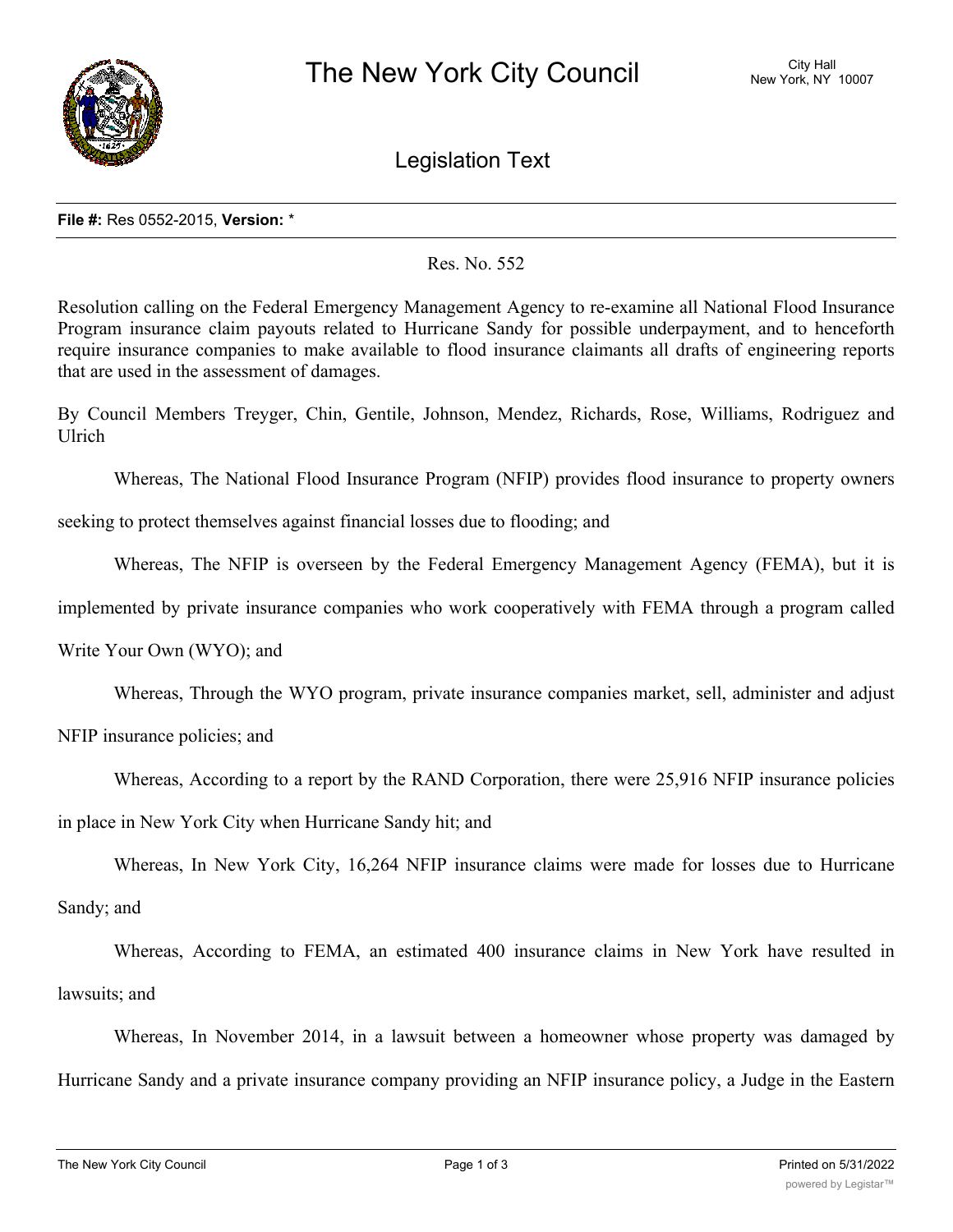District of New York issued a decision that revealed that the defendant insurance company unfairly and unjustly avoided making an insurance payout to the property owner; and

Whereas, In this case, the insurance company and an engineering firm that it retained to assess the property owner's insurance claim were found to have deliberately hidden and re-written drafts of engineering reports; and

Whereas, By hiding and re-writing engineering report drafts, the insurance company overlooked damages that were caused by Hurricane Sandy to the homeowner's property, and deliberately avoided its obligation to make an insurance payout; and

Whereas, The Judge in this case concluded that this practice, whereby insurance companies modify engineering reports to avoid making insurance payouts or to underpay insurance payouts, may be widespread and systematic; and

Whereas, There is concern that as a result of this practice by insurance companies, property owners in New York City who were affected by Hurricane Sandy and who have already had their NFIP insurance claims resolved may have fallen victim to this same unfair, unjust process, resulting in denied or reduced NFIP insurance payouts; and

Whereas, In December 2014, the New York State Attorney General opened a criminal investigation into the way insurance companies and engineering firms have handled flood insurance claims by homeowners impacted by Hurricane Sandy; and

Whereas, United States Senators Chuck Schumer, Kirsten Gillibrand, Robert Menendez and Cory Booker have called on FEMA to reform the NFIP and the WYO to address this concern; and

Whereas, FEMA has committed to implementing reforms to the NFIP insurance claims process, which include raising the penalties levied against insurance companies for underpaying insurance claim payouts, requiring insurance companies to provide all engineering reports that are used in the assessment of damages to insurance claimants in unresolved lawsuits, reopening and reconsidering the appeal of 270 policyholders who